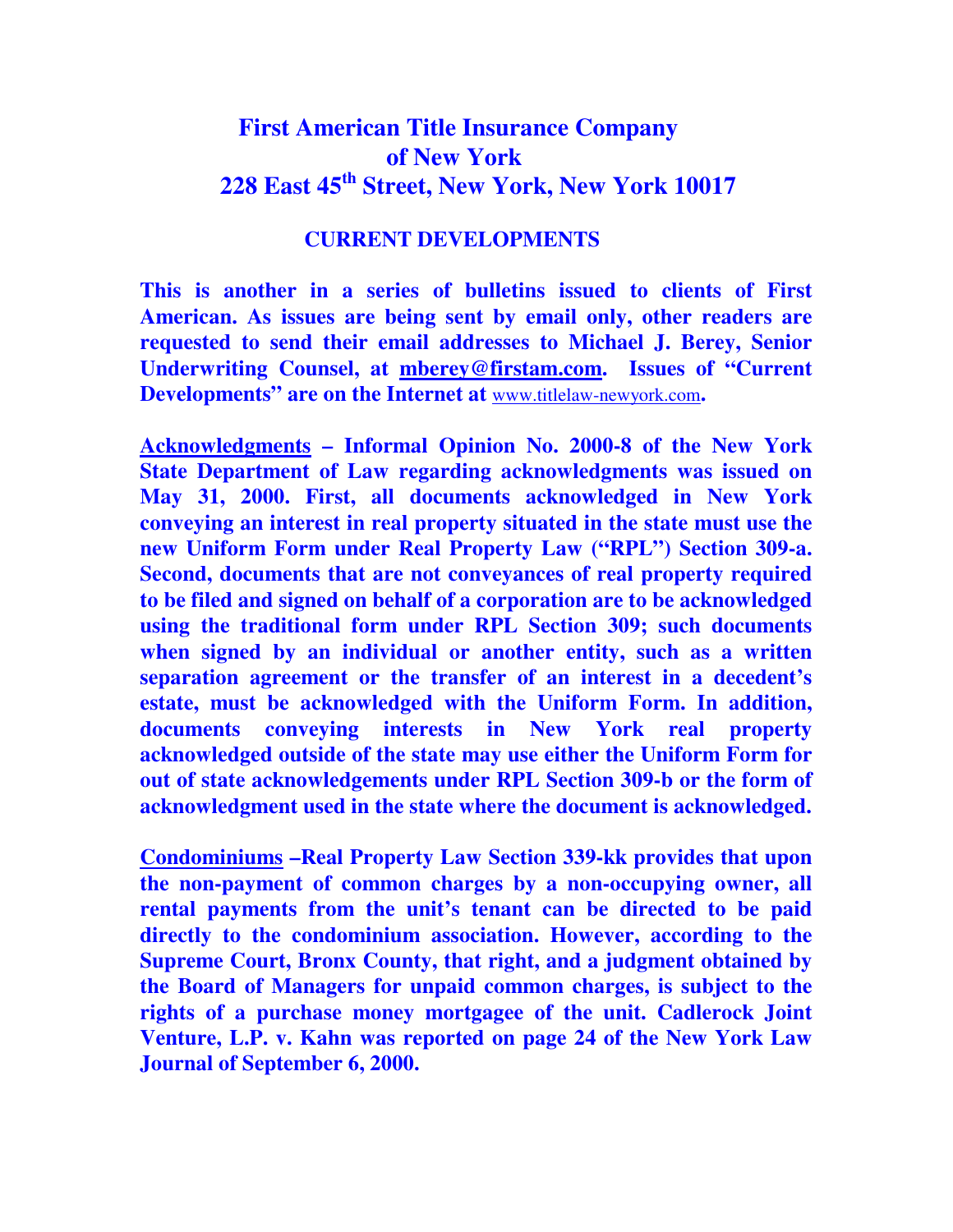**Contracts – Under a liquidated damages clause in a contract for the sale of a cooperative unit, the seller was entitled to retain the contract deposit of \$115,000 (10% of the purchase price) in the event of the purchaser's default. After the purchaser's default, the seller retained the downpayment and resold the unit for a higher price. The Supreme Court, New York County, held that the deposit was not recoverable by the purchaser since the liquidated damages provision was reasonable when the contract was executed as required by UCC Section 2-718 which provides, in part, that "damages…may be liquidated…at an amount which is reasonable in the light of the** *anticipated* **or actual harm caused by the breach…". Fleck v. Daniel was reported on page 26 of the New York Law Journal of September 5, 2000.** 

**Erie County Transfer Tax – Chapter 291 of the Laws of 2000, enacted and effective on August 23, 2000, amends Tax Law Section 1428-a to provide a credit for the Erie County Transfer Tax on the resale of residential premises which was vacant when purchased by the seller and is being resold improved by a residential premises.** 

**Mechanics Liens – The Supreme Court, New York County, held that mechanics liens could not be filed under the Lien Law for the general oversight of a construction project. The performance of collateral supervisory functions, such as the negotiation of contracts or the procurement of bids or building permits, constitutes non-lienable work. Except as specifically provided in the Lien Law, lienors are those who have been engaged to perform direct, on-site labor. Matter of 110 Church LLC was reported on page 27 of the New York Law Journal of September 20, 2000.** 

**Mechanics Liens – In an action brought by a mechanics lienor to recover payment for material delivered to an electrical contractor for installation at a property in Manhattan, the Supreme Court, New York County, dismissed the action as against the fee owner and a tenant for the failure to plead that the materials were provided at their request or with their consent, as required by Section 3 of the Lien Law. Midway Electric Supply Co., Inc. v. Kips Bay Development Limited Partnership was reported on page 22 of the New York Law Journal of August 30, 2000.**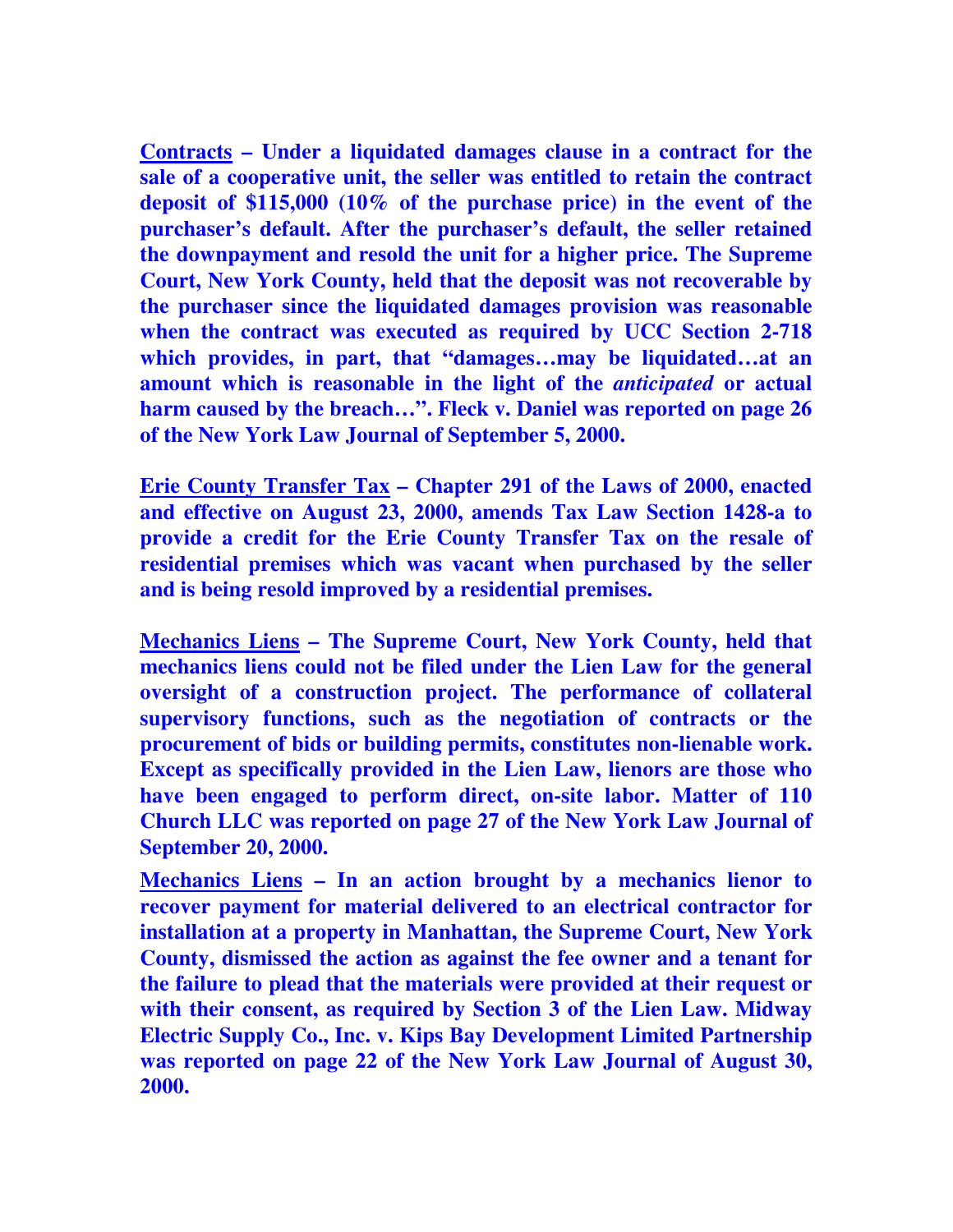**Mechanics Liens – The Supreme Court, New York County, held that a mechanics lien could not be filed by an unlicensed home improvement contractor for work done for a condominium unit owner within the City of New York. Administrative Code Section 20-387 requires that such contractors obtain licenses prior to doing home improvement work in a structure containing no more than four residences or dwelling units. Work for a unit owner with less than four units is, the Court stated, covered by the Section. Ellenhorn v. Campanella Construction Co., LLC, was reported on page 22 of the New York Law Journal of September 6, 2000.** 

**Mortgage Foreclosure – The Supreme Court, Queens County discharged a mortgage in a bar claim action brought under RPAPL Section 1501 to the extent that it encumbered the interest of an owner/mortgagor tenant-in-common. The court indicated that the limitations period in which to foreclose against the plaintiff's interest (six years from default under CPLR Section 213(41)) was not tolled due to a bankruptcy petition having been filed by his co-tenant, who was also a mortgagor. Guichard v. Needham was reported on page 26 of the New York Law Journal on August 30, 2000.** 

**Mortgage Loans - Part 41 of the General Regulations of the Banking Board, entitled "Restrictions and Limitations on High Cost Home Loans", effective October 1, 2000, was adopted to protect consumers by curbing abusive practices related to the advertising, brokering and making of High Cost Home Loans, defined to include loans up to \$300,000 made to natural persons on the security of the borrower's personal residence meeting thresholds based on the interest rate or fees to be charged. Among the unfair and deceptive practices which Part 41 addresses are "flipping" (the frequent making of new loans to refinance existing ones), "packing" (the sale of additional products in a loan agreement without informed consent), and the making of loans without regard to a borrower's' ability to repay. No High Cost Home Loan can be made without disclosing to the borrower that he or she should consider credit counseling and without providing the borrower with a Banking Department list of approved counselors. No such loan is to be made unless the lender reasonably believes the borrower will be able to make the scheduled payments. For refinancings, the lender cannot required that the Borrower finance any portion of the points and fees**